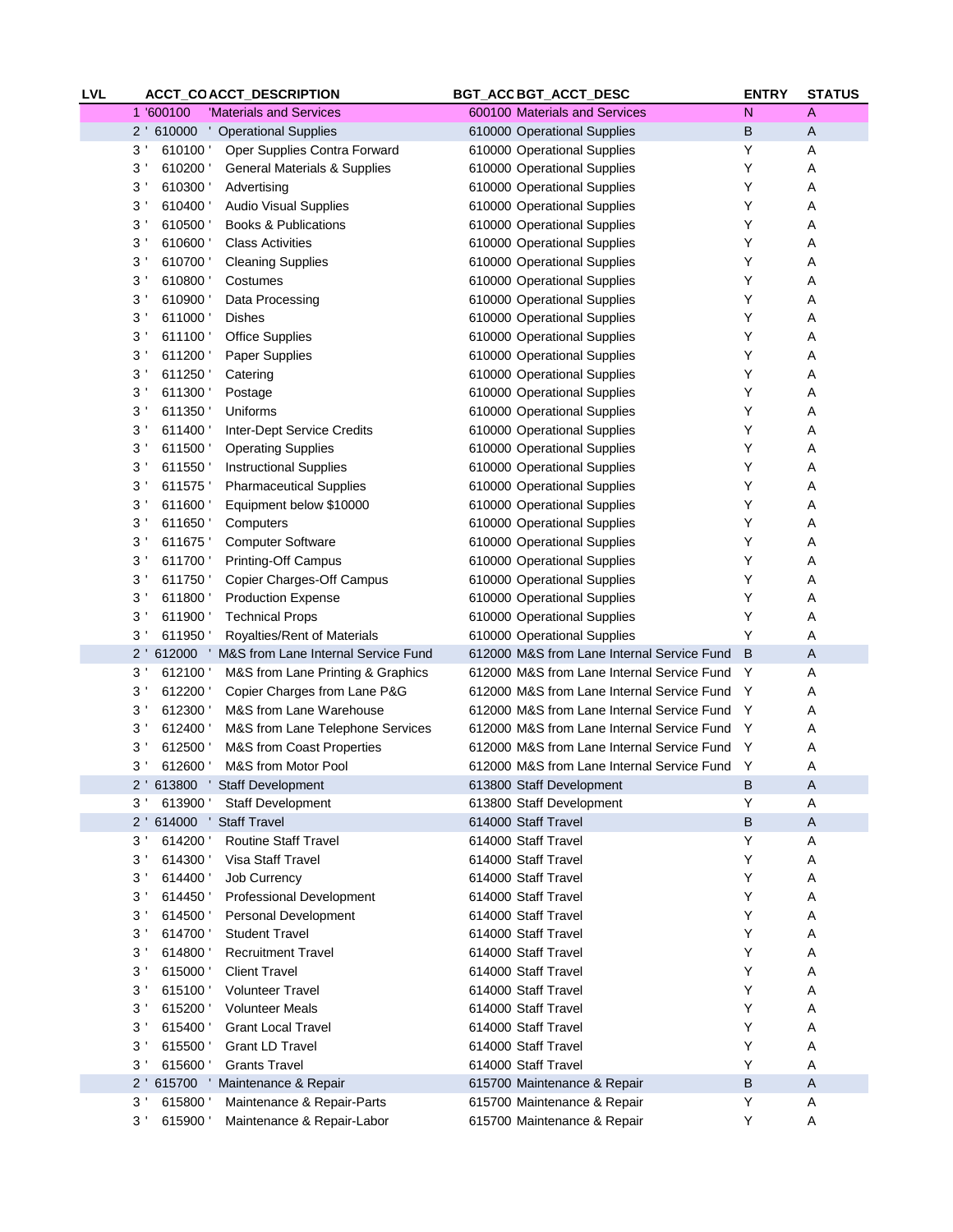|   | 3'<br>616000             | Maintenance & Repair-Equipment            | 615700 Maintenance & Repair         | Y | A              |
|---|--------------------------|-------------------------------------------|-------------------------------------|---|----------------|
|   | 3 <sup>1</sup><br>616100 | Maintenance Contracts-Equipment           | 615700 Maintenance & Repair         | Υ | A              |
|   | 3'<br>616200             | Maintenance Contracts-Computer            | 615700 Maintenance & Repair         | Υ | A              |
|   | 3'<br>616300             | Maintenance Contracts-Software            | 615700 Maintenance & Repair         | Υ | A              |
|   | 3'<br>616400             | Maintenance & Repair-Building             | 615700 Maintenance & Repair         | Υ | A              |
|   | 3 <sup>1</sup><br>616500 | Laundry & Cleaning                        | 615700 Maintenance & Repair         | Υ | A              |
|   | 3'<br>616600             | Aircraft Engine Overhaul                  | 615700 Maintenance & Repair         | Υ | A              |
|   | 3'<br>616700             | Maintenance & Repair-Other                | 615700 Maintenance & Repair         | Υ | A              |
|   | $2^{\prime}$             |                                           | 616740 Inter-Dept Service Credits   | B | $\overline{A}$ |
|   | 3 <sup>1</sup><br>616750 | <b>Inter-Dept Service Credits</b>         | 616740 Inter-Dept Service Credits   | Υ | A              |
|   | $2^{\prime}$             | 616800 Fees & Dues                        | 616800 Fees & Dues                  | B | $\overline{A}$ |
|   | 3'<br>616900             | <b>Institutional Fees &amp; Dues</b>      | 616800 Fees & Dues                  | Υ | A              |
| 3 | 617000                   | Individual Fees & Dues                    | 616800 Fees & Dues                  | Υ | A              |
|   | 3'<br>618300             | National Organization Fees & Dues         | 616800 Fees & Dues                  | Υ | A              |
|   | $2^{\prime}$             | 617500 ' Outside Services                 | 617500 Outside Services             | B | $\overline{A}$ |
|   | 3 <sup>1</sup><br>617600 | Outside Services-1099 Subject             | 617500 Outside Services             | Υ | A              |
|   | 3'<br>617700             | <b>Volunteer Stipends</b>                 | 617500 Outside Services             | Υ | A              |
|   | 617900 '<br>$2^{\prime}$ | Consultants                               | 617900 Consultants                  | B | $\mathsf{A}$   |
|   | 3'<br>617910             | <b>Research Studies</b>                   | 617900 Consultants                  | Υ | A              |
|   | 3 <sup>1</sup><br>618000 | Architect/Engineering Services            | 617900 Consultants                  | Υ | A              |
|   | 3'<br>618100             | <b>Outside Trades/Building Services</b>   | 617900 Consultants                  | Υ | A              |
|   | 3'<br>618200             | <b>Direct Contract Instruction</b>        | 617900 Consultants                  | Υ | A              |
|   | 3'<br>618400             | Legal Services                            | 617900 Consultants                  | Υ | A              |
|   | 3'<br>618500             | <b>Accounting &amp; Auditing Services</b> | 617900 Consultants                  | Υ | A              |
|   | $2^{\prime}$<br>618700 ' | Sub-contractor Payment                    | 618700 Sub-contractor Payment       | B | $\mathsf{A}$   |
|   | 3'<br>618710             | Sub-contractor Payment                    | 618700 Sub-contractor Payment       | Υ | A              |
| 3 | 618720                   | <b>Sub-contractor Personnel Services</b>  | 618700 Sub-contractor Payment       | Υ | A              |
|   | 3'<br>618725             | Sub-contractor OPE                        | 618700 Sub-contractor Payment       | Υ | A              |
|   | 3'<br>618730             | <b>Sub-contractor Supplies</b>            | 618700 Sub-contractor Payment       | Υ | A              |
|   | 3'<br>618735             | Sub-contractor Travel                     | 618700 Sub-contractor Payment       | Υ | A              |
|   | 3'<br>618740             | Sub-contractor Contractual                | 618700 Sub-contractor Payment       | Υ | A              |
|   | 3'<br>618745             | Sub-contractor Miscellaneous              | 618700 Sub-contractor Payment       | Υ | A              |
|   | 3'<br>618750             | Sub-contractor Equipment                  | 618700 Sub-contractor Payment       | Υ | A              |
|   | 3'<br>618755             | Counseling and Training ClassRoom         | 618700 Sub-contractor Payment       | Υ | A              |
|   | 3'<br>618760             | <b>Webinar Delivery</b>                   | 618700 Sub-contractor Payment       | Υ | A              |
|   | $3^{\prime}$<br>618765   | Technology Expertise & Training           | 618700 Sub-contractor Payment       | Υ | A              |
|   | $3^{\prime}$<br>618770   | Project Management                        | 618700 Sub-contractor Payment       | Υ | A              |
|   |                          | 2 ' 618800 ' Indirect Charges             | 618800 Indirect Charges             | B | Α              |
|   | 3'<br>618810 '           | Indirect Charges - Grants                 | 618800 Indirect Charges             | Υ | A              |
|   | 3 <sup>1</sup><br>618820 | Indirect Charges-Manual - Grants          | 618800 Indirect Charges             | Υ | Α              |
|   | $2^{\prime}$             | 619000 ' Rents and Leases                 | 619000 Rents and Leases             | B | $\overline{A}$ |
|   | 3 <sup>1</sup><br>619010 | Rents/Leases Contra Forward               | 619000 Rents and Leases             | Υ | Α              |
|   | 3'<br>619100             | Equipment Rental & Lease                  | 619000 Rents and Leases             | Υ | Α              |
|   | 3'<br>619150             | <b>Building Rental &amp; Lease</b>        | 619000 Rents and Leases             | Υ | Α              |
|   | $2^{\prime}$             | 619200 ' Utilities and Communications     | 619200 Utilities and Communications | B | $\overline{A}$ |
|   | 3 <sup>1</sup><br>619300 | Telephone                                 | 619200 Utilities and Communications | Υ | A              |
|   | 3'<br>619400             | Electricity                               | 619200 Utilities and Communications | Υ | A              |
|   | 3'<br>619500             | Water                                     | 619200 Utilities and Communications | Υ | A              |
|   | 3'<br>619600             | Garbage                                   | 619200 Utilities and Communications | Υ | A              |
|   | 3'<br>619700             | Petroleum Products                        | 619200 Utilities and Communications | Υ | A              |
|   | 3'<br>619800             | <b>Heating Oil</b>                        | 619200 Utilities and Communications | Υ | A              |
|   | $3^{\prime}$<br>619900   | <b>Aircraft Fuel</b>                      | 619200 Utilities and Communications | Υ | A              |
|   | $3^{\prime}$<br>620000   | <b>Natural Gas</b>                        | 619200 Utilities and Communications | Υ | A              |
|   | 3'<br>620100             | <b>Utilities</b>                          | 619200 Utilities and Communications | Υ | Α              |
|   | $2^{\prime}$             | 620150 ' Insurance                        | 620150 Insurance                    | B | $\overline{A}$ |
|   | 3 <sup>1</sup><br>620200 | <b>Insurance Credits</b>                  | 620150 Insurance                    | Υ | A              |
|   |                          |                                           |                                     |   |                |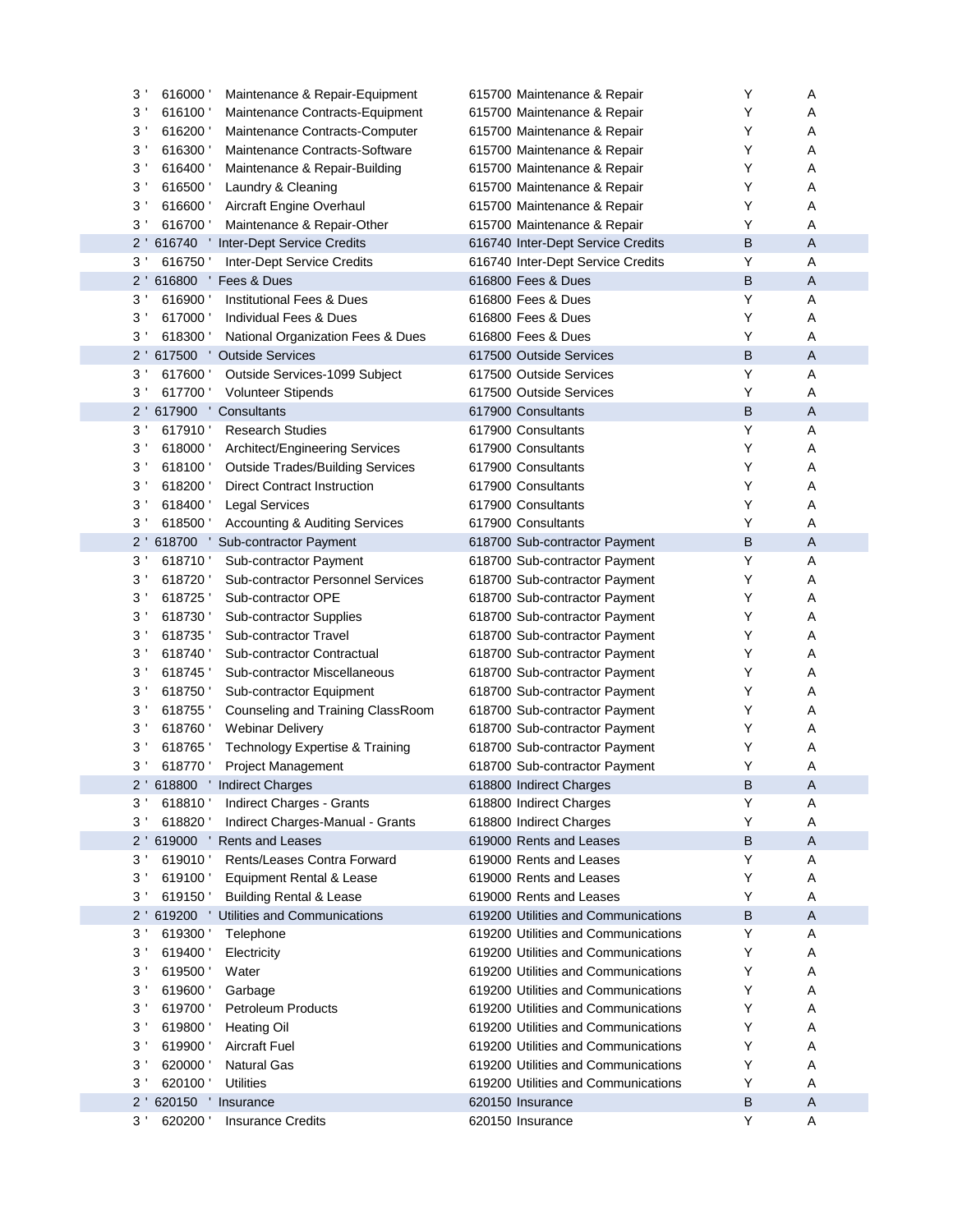| 3 <sup>1</sup> | 620300    | Insurance Credits-Liability                    | 620150 Insurance                         | Υ | Α            |
|----------------|-----------|------------------------------------------------|------------------------------------------|---|--------------|
| 3'             | 620600    | Aircraft Insurance                             | 620150 Insurance                         | Υ | Α            |
| 3'             | 620700    | Childcare Insurance                            | 620150 Insurance                         | Υ | Α            |
| 3'             | 620800    | Insurance Agent's Fee                          | 620150 Insurance                         | Y | Α            |
| 3'             | 620900    | General Property Insurance                     | 620150 Insurance                         | Υ | Α            |
| 3'             | 621000    | General Liability Insurance                    | 620150 Insurance                         | Υ | Α            |
| 3'             | 621100    | Sports Insurance                               | 620150 Insurance                         | Υ | Α            |
| 3'             | 621200    | International Student Insurance                | 620150 Insurance                         | Υ | Α            |
| 3'             | 621210    | <b>Volunteers Insurance</b>                    | 620150 Insurance                         | Υ | Α            |
| $2^{\prime}$   | 621400 '  | Miscellaneous                                  | 621400 Miscellaneous                     | B | A            |
| 3'             | 618600    | <b>Election Costs</b>                          | 621400 Miscellaneous                     | Υ | Α            |
| 3              | 618610    | <b>Public Relations Expenditures</b>           | 621400 Miscellaneous                     | Υ | Α            |
| 3'             | 621500    | <b>Hold for Allocation</b>                     | 621400 Miscellaneous                     | Υ | Α            |
| 3'             | 621600    | Principal Repayment-Debt Service               | 621400 Miscellaneous                     | Υ | Α            |
| 3'             | 621700    | Interest Expense - Debt Service                | 621400 Miscellaneous                     | Υ | Α            |
| 3'             | 621800    | Interest Expense                               | 621400 Miscellaneous                     | Y | Α            |
| 3'             | 621900    | Bank and VISA Fee                              | 621400 Miscellaneous                     | Y | Α            |
| 3'             | 621950    | Awards/Recognitions                            | 621400 Miscellaneous                     | Υ | Α            |
| 3'             | 622000    | Sr Citizen Credit Tuition                      | 621400 Miscellaneous                     | Υ | Α            |
| 3'             | 622100    | Sr Citizen NonCredit Tuition                   | 621400 Miscellaneous                     | Υ | Α            |
| 3'             | 622200    | <b>Volunteer Recognition</b>                   | 621400 Miscellaneous                     | Υ | Α            |
| 3'             | 622210    | <b>Volunteer Tuition</b>                       | 621400 Miscellaneous                     | Y | Α            |
| 3'             | 622220    | <b>Volunteer Physicals</b>                     | 621400 Miscellaneous                     | Y | Α            |
| 3'             | 622230    | <b>Volunteer Meeting Space</b>                 | 621400 Miscellaneous                     | Υ | Α            |
| 3'             | 622240    | Donor Recognition                              | 621400 Miscellaneous                     | Υ | Α            |
| 3'             | 622250    | Donations                                      | 621400 Miscellaneous                     | Υ | Α            |
| 3'             | 622500    |                                                | 621400 Miscellaneous                     | Υ | Α            |
| 3'             | 622600    | Acct Adjustment-Small Balance                  | 621400 Miscellaneous                     | Y |              |
| 3'             |           | Acct Adjustment-Bankruptcy                     |                                          | Y | Α            |
|                | 622800    | <b>Legal Settlement</b>                        | 621400 Miscellaneous                     |   | Α            |
| 3'             | 622810    | <b>CE Gift Certificate Redemption</b>          | 621400 Miscellaneous                     | Υ | Α            |
| 3'             | 622820    | Partial CE Tuition and Fee Credit              | 621400 Miscellaneous                     | Υ | Α            |
| 3'             | 622900    | Other Miscellaneous Expense                    | 621400 Miscellaneous                     | Υ | Α            |
| 3'             | 622905    | Orientation                                    | 621400 Miscellaneous                     | Υ | Α            |
| 3'             | 622910    | Misc Grant Encum Adj                           | 621400 Miscellaneous                     | Υ | Α            |
| 3'             | 623140    | <b>Underwriting Tradeouts</b>                  | 621400 Miscellaneous                     | Y | Α            |
| 3'             | 624400    | <b>Depreciation Expense</b>                    | 621400 Miscellaneous                     | Υ | Α            |
| 3 <sup>1</sup> | 624700    | <b>Special Projects Reserve</b>                | 621400 Miscellaneous                     | Y | Α            |
| 3'             | 624701    | Special Projects                               | 621400 Miscellaneous                     | Υ | Α            |
| 3 <sup>1</sup> |           | 624800 ' Contingency                           | 621400 Miscellaneous                     | Υ | Α            |
|                |           | 2 ' 622301 ' Provision for Bad Debt Adjustment | 622301 Provision for Bad Debt Adjustment | B | A            |
| 3 <sup>1</sup> | 622302    | <b>Bad Debt Adjustment</b>                     | 622301 Provision for Bad Debt Adjustment | Υ | Α            |
| $2^{\prime}$   |           | 623000 ' Indirect Cost Recovery                | 623000 Indirect Cost Recovery            | B | A            |
| 3'             | 623100    | Indirect Cost Recovered                        | 623000 Indirect Cost Recovery            | Y | Α            |
| 3'             | 623101    | Indirect Cost Recovered-SEOG                   | 623000 Indirect Cost Recovery            | Υ | Α            |
| 3'             | 623102    | Indirect Cost Recoverd-Perkins 34.1            | 623000 Indirect Cost Recovery            | Y | Α            |
| $3^{\prime}$   | 623103    | Indirect Cost Recovered-CWS                    | 623000 Indirect Cost Recovery            | Y | Α            |
| $3^{\prime}$   | 623110    | <b>Indirect Cost Contra</b>                    | 623000 Indirect Cost Recovery            | Y | Α            |
| $2^{\prime}$   |           | 623115 ' In-Kind Support                       | 623115 In-Kind Support                   | B | $\mathsf{A}$ |
| 3 <sup>1</sup> | 623120    | <b>LCC In-Kind Support</b>                     | 623115 In-Kind Support                   | Y | Α            |
| 3'             | 623121    | LCC In-Kind -- Salary                          | 623115 In-Kind Support                   | Υ | Α            |
| 3 <sup>1</sup> | 623122    | LCC In-Kind -- OPE                             | 623115 In-Kind Support                   | Y | Α            |
| 3 <sup>1</sup> | 623123    | LCC In-Kind -- M & S                           | 623115 In-Kind Support                   | Y | Α            |
| 3 <sup>1</sup> | 623125    | <b>LCC In-Kind Unrecovered Indirect</b>        | 623115 In-Kind Support                   | Y | Α            |
| $3^{\prime}$   | 623130    | Non-LCC In-Kind Support                        | 623115 In-Kind Support                   | Y | Α            |
|                | 1 '630000 | 'Financial Aid                                 | 630000 Financial Aid                     | N | Α            |
|                |           | 2 ' 630010 ' Financial Aid                     | 630010 Financial Aid                     | В | A            |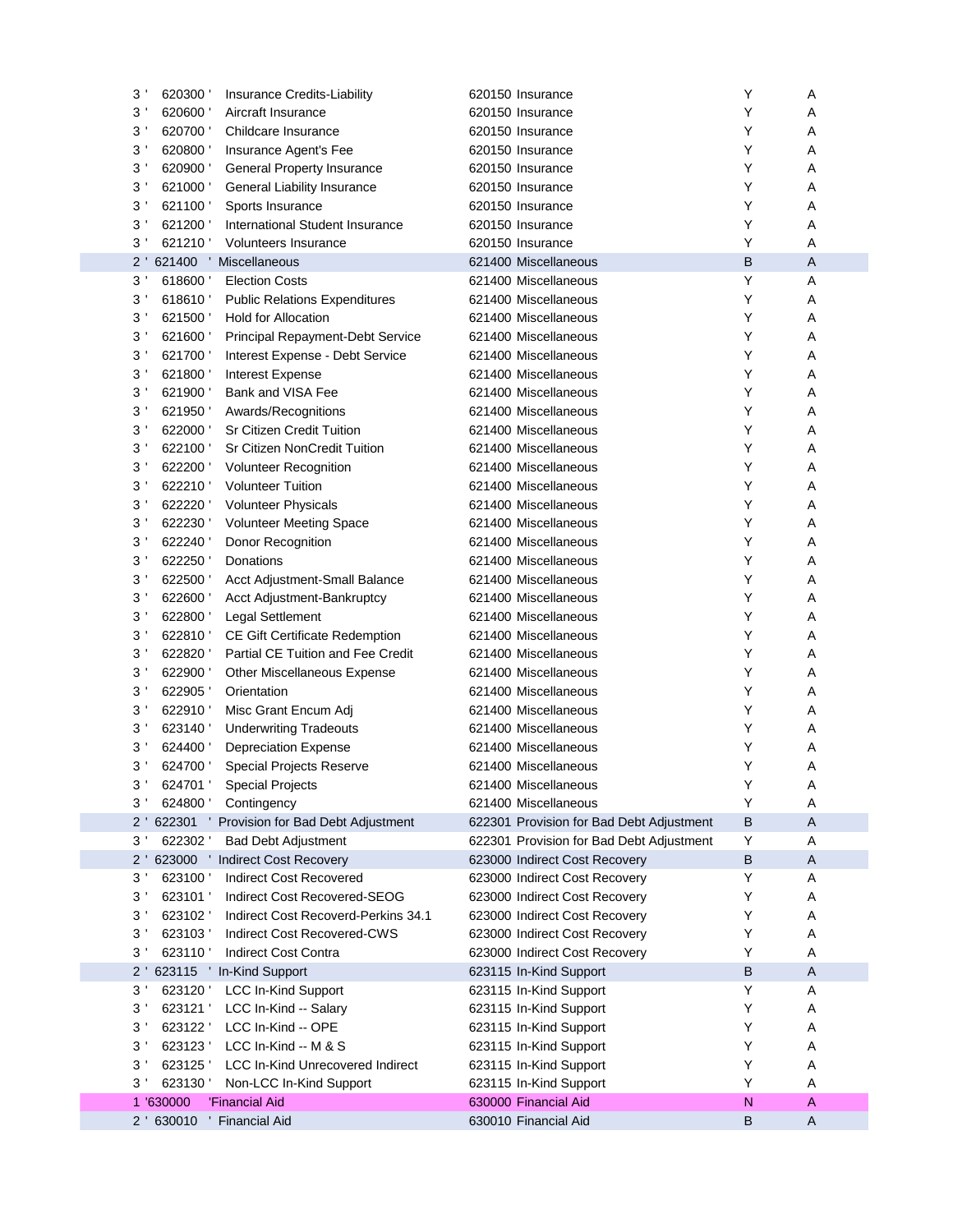| 3<br>630100              | Student Aid Contra Forward                  | 630010 Financial Aid                      | Y | Α |
|--------------------------|---------------------------------------------|-------------------------------------------|---|---|
| 3'<br>635100             | Prin Assigned-US Government                 | 630010 Financial Aid                      | Y | Α |
| 3'<br>635200             | Int Assigned-US Government                  | 630010 Financial Aid                      | Y | Α |
| 3'<br>635300             | <b>Prior Year Recoveries</b>                | 630010 Financial Aid                      | Y | Α |
| 3'<br>635400             | Collection Costs - line 34.2                | 630010 Financial Aid                      | Y | Α |
| 3<br>635600              | Litigation Costs - line 34.2                | 630010 Financial Aid                      | Y | Α |
| $2^{\prime}$             | 630201 ' Student Aid-Grant/Scholar/Part Sup | 630201 Student Aid-Grant/Scholar/Part Sup | В | A |
| 3 <sup>1</sup><br>630200 | Institutional Grants/Scholar                | 630201 Student Aid-Grant/Scholar/Part Sup | Υ | Α |
| 3<br>630300              | General Fund Grants/Scholar                 | 630201 Student Aid-Grant/Scholar/Part Sup | Υ | Α |
| 3<br>630310              | <b>Tuition Waiver - ASLCC</b>               | 630201 Student Aid-Grant/Scholar/Part Sup | Υ | Α |
| 3 <sup>1</sup><br>630320 | <b>Athletic Talent Grant</b>                | 630201 Student Aid-Grant/Scholar/Part Sup | Υ | Α |
| 3 <sup>1</sup><br>630330 | Performing Arts Talent Grant                | 630201 Student Aid-Grant/Scholar/Part Sup | Υ | Α |
| 3 <sup>1</sup><br>630340 | International Scholarship                   | 630201 Student Aid-Grant/Scholar/Part Sup | Υ | Α |
| 3 <sup>1</sup><br>630350 | <b>Institutional Grant</b>                  | 630201 Student Aid-Grant/Scholar/Part Sup | Υ | Α |
| 3 <sup>1</sup><br>630360 | <b>Forensics Talent Grant</b>               | 630201 Student Aid-Grant/Scholar/Part Sup | Υ | Α |
| 3 <sup>1</sup><br>630370 | Nursing Scholarship                         | 630201 Student Aid-Grant/Scholar/Part Sup | Υ | Α |
| 3 <sup>1</sup><br>630380 | Phi Theta Kappa Scholarship                 | 630201 Student Aid-Grant/Scholar/Part Sup | Υ | Α |
| $3^{\prime}$<br>630400   | Std Fee Funded Grants/Scholar               | 630201 Student Aid-Grant/Scholar/Part Sup | Υ | Α |
| 3 <sup>1</sup><br>630500 | <b>Federal Grants</b>                       | 630201 Student Aid-Grant/Scholar/Part Sup | Υ | Α |
| 3 <sup>1</sup><br>630550 | Federal Crossover Pell Grant                | 630201 Student Aid-Grant/Scholar/Part Sup | Υ | Α |
| 3 <sup>1</sup><br>630580 | <b>Return Funds - Federal Grants</b>        | 630201 Student Aid-Grant/Scholar/Part Sup | Υ | Α |
| 3 <sup>1</sup><br>630600 | <b>State Grants</b>                         | 630201 Student Aid-Grant/Scholar/Part Sup | Υ | Α |
| 3 <sup>1</sup><br>630700 | <b>Return Funds - State Grants</b>          | 630201 Student Aid-Grant/Scholar/Part Sup | Υ | Α |
| 3 <sup>1</sup><br>630800 | Other Grants & Scholarships                 | 630201 Student Aid-Grant/Scholar/Part Sup | Υ | Α |
| 3 <sup>1</sup><br>630900 | <b>LCC Foundation Grants/Schol</b>          | 630201 Student Aid-Grant/Scholar/Part Sup | Υ | Α |
| 3 <sup>1</sup><br>630910 | Wayne Shields Voc Ed                        | 630201 Student Aid-Grant/Scholar/Part Sup | Y | Α |
| 3 <sup>1</sup><br>630920 | Wayne Shields High School                   | 630201 Student Aid-Grant/Scholar/Part Sup | Υ | Α |
| 3 <sup>1</sup><br>630930 | <b>Foundation Scholarships</b>              | 630201 Student Aid-Grant/Scholar/Part Sup | Υ | Α |
| 3 <sup>1</sup><br>630940 | <b>Forest Endowed Scholarship</b>           | 630201 Student Aid-Grant/Scholar/Part Sup | Υ | Α |
| 3 <sup>1</sup><br>630950 | <b>Proficiency Grant</b>                    | 630201 Student Aid-Grant/Scholar/Part Sup | Υ | Α |
| 3 <sup>1</sup><br>630960 | Diversity Scholarship                       | 630201 Student Aid-Grant/Scholar/Part Sup | Υ | Α |
| 3<br>631000              | Return Funds-Other Grants/Scholar           | 630201 Student Aid-Grant/Scholar/Part Sup | Υ | Α |
| 3<br>631100              | <b>Manual Other Scholarships</b>            | 630201 Student Aid-Grant/Scholar/Part Sup | Υ | Α |
| 3<br>631200              | Participant Support-Fin Aid System          | 630201 Student Aid-Grant/Scholar/Part Sup | Y | Α |
| 3<br>631300              | Participant Books/Supplies-FA Sys           | 630201 Student Aid-Grant/Scholar/Part Sup | Y | Α |
| 3<br>631400              | Participant Travel-Fin Aid System           | 630201 Student Aid-Grant/Scholar/Part Sup | Y | Α |
| 3'<br>631500             | Participant Child Care                      | 630201 Student Aid-Grant/Scholar/Part Sup | Y | Α |
| י ג<br>631600            | <b>Other Participant Expenses</b>           | 630201 Student Aid-Grant/Scholar/Part Sup | Y | А |
| 3<br>631610              | Other Participant Expenses-IS               | 630201 Student Aid-Grant/Scholar/Part Sup | Y | Α |
| $3^{\prime}$<br>631620   | Other Participant Expenses-RS               | 630201 Student Aid-Grant/Scholar/Part Sup | Y | Α |
| 3<br>631700              | Participant Support-Non FA System           | 630201 Student Aid-Grant/Scholar/Part Sup | Y | Α |
| 3<br>631800              | Participant Books/Supplies-Non FA           | 630201 Student Aid-Grant/Scholar/Part Sup | Y | Α |
| 3<br>631900              | Participant Travel-Non FA System            | 630201 Student Aid-Grant/Scholar/Part Sup | Y | Α |
| $2^{\prime}$             | 632001 ' Student Aid Loans                  | 632001 Student Aid Loans                  | В | A |
| 3 <sup>1</sup><br>632000 | <b>Institutional Loans</b>                  | 632001 Student Aid Loans                  | Υ | Α |
| 3<br>632100              | <b>Federal Loans</b>                        | 632001 Student Aid Loans                  | Y | Α |
| 3<br>632120              | Federal Loans-Subsidized                    | 632001 Student Aid Loans                  | Y | Α |
| 3<br>632150              | Federal Loans-Unsubsidized                  | 632001 Student Aid Loans                  | Y | Α |
| 3<br>632160              | <b>PLUS Loans</b>                           | 632001 Student Aid Loans                  | Y | Α |
| 3<br>632165              | PLUS Loans - Parent Disbursal               | 632001 Student Aid Loans                  | Y | Α |
| 3<br>632170              | Federal Loan Funds Returned                 | 632001 Student Aid Loans                  | Y | Α |
| 3<br>632200              | Other Loans                                 | 632001 Student Aid Loans                  | Y | Α |
| 3<br>632205              | Alternative Loan Program - Loans            | 632001 Student Aid Loans                  | Y | Α |
| 3<br>632300              | Loan Repayments - Memo                      | 632001 Student Aid Loans                  | Y | Α |
| 3<br>632301              | New Perkins Loans - Memo                    | 632001 Student Aid Loans                  | Y | Α |
| 3<br>632305              | Alternative Loan Prog- Loans Return         | 632001 Student Aid Loans                  | Y | Α |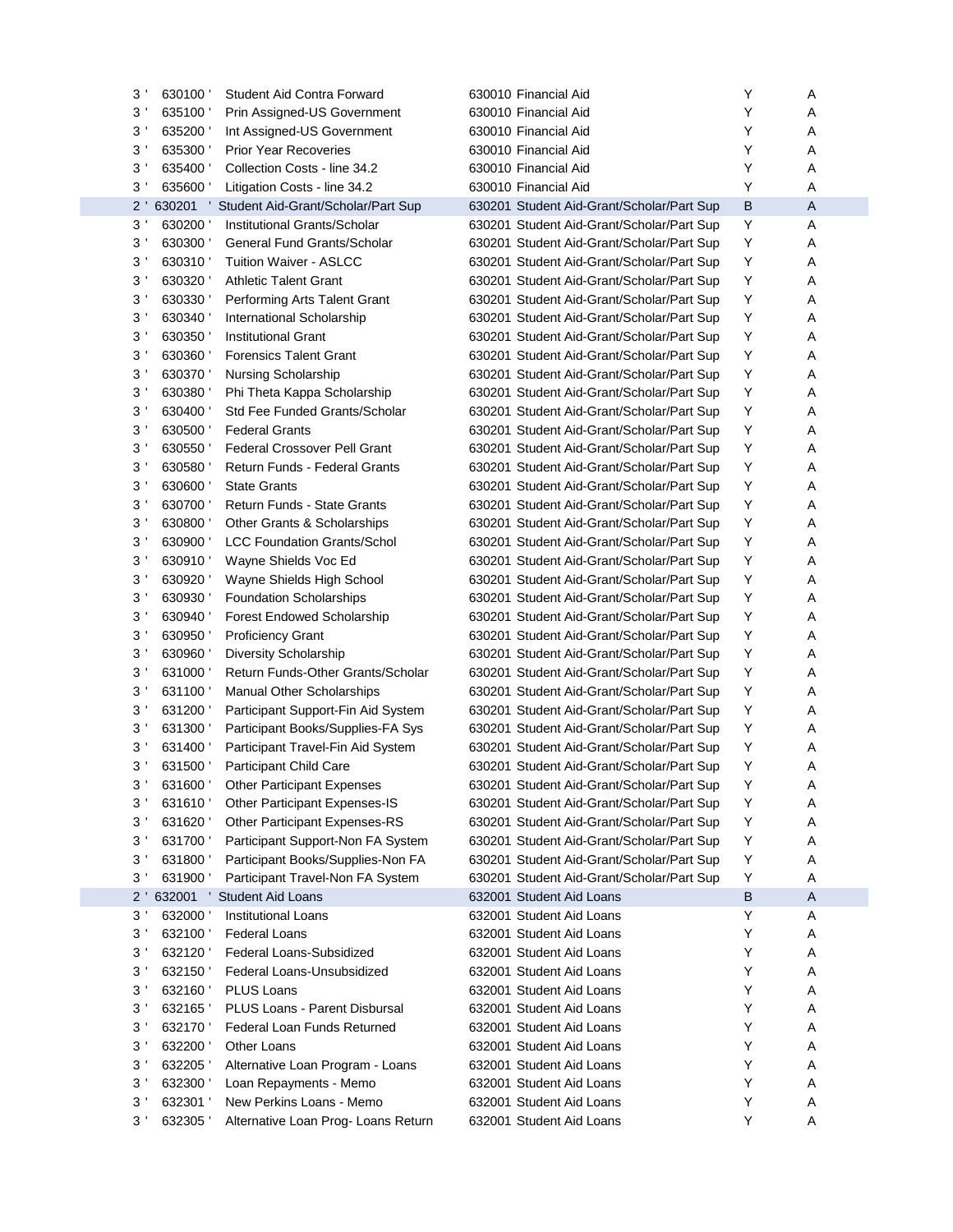| 3 <sup>1</sup>         | P/I Canc-Teach/Military Pr 7/72 L35<br>632400 | 632001 Student Aid Loans | Υ | Α            |
|------------------------|-----------------------------------------------|--------------------------|---|--------------|
| 3 <sup>1</sup>         | 632600<br>P/I Canc-Teachng Certain Subject 36 | 632001 Student Aid Loans | Y | Α            |
| 3'                     | 632800<br>P/I Canc-Teaching-Other - line 37   | 632001 Student Aid Loans | Y | Α            |
| 3'                     | 632900<br>Int Canc-Teachng-Other - do not use | 632001 Student Aid Loans | Y | Α            |
| 3'                     | 633000<br>P/I Canc-Military Srvc Aftr 7/72 38 | 632001 Student Aid Loans | Y | Α            |
| 3'                     | 633200<br>P/I Canc-Volunteer Svc - Line 39    | 632001 Student Aid Loans | Y | Α            |
| 3'                     | 633400<br>P/I Canciled-Law enforce - Line 40  | 632001 Student Aid Loans | Y | Α            |
| 3'                     | 633600<br>P/I Canc-Child/Early Interventn L41 | 632001 Student Aid Loans | Y | Α            |
| 3'                     | 633800<br>P/I Canc-Nurse/Medical Tech-line 42 | 632001 Student Aid Loans | Y | Α            |
| 3'                     | 633810<br>P/I Cancld Pre-K/Childcare-line 43  | 632001 Student Aid Loans | Y | Α            |
| 3'                     | 633880<br>P/I Canc - Speech/Lang - line 48    | 632001 Student Aid Loans | Y | Α            |
| 3'                     | 634000<br>Principal Cancelltn-Death - line 49 | 632001 Student Aid Loans | Y | Α            |
| 3'                     | 634200<br>P/I Cancellation-Disability-line 49 | 632001 Student Aid Loans | Y | Α            |
| 3'                     | 634400<br>P/I Cancellation-Bankruptcy line 51 | 632001 Student Aid Loans | Y | Α            |
| 3'                     | 634600<br>P/I Cancellation-Other Cost-line 55 | 632001 Student Aid Loans | Y | Α            |
| 3'                     | 654510<br>Cost of P/I Assigned to US -line 53 | 632001 Student Aid Loans | Y | Α            |
| 3'                     | 654550<br>Other Loss-Perkins Loans - Line 55  | 632001 Student Aid Loans | Y | Α            |
| 1 '640000              | 'Goods For Resale                             | 640000 Goods For Resale  | N | Α            |
| 640010<br>$2^{\prime}$ | ' Goods For Resale                            | 640010 Goods For Resale  | B | A            |
| 3'                     | 640050<br>Purchases                           | 640010 Goods For Resale  | Y | Α            |
| 3 <sup>1</sup>         | 640100<br>Resale-Books                        | 640010 Goods For Resale  | Y | Α            |
| 3'                     | 640110<br>Resale-Books-New                    | 640010 Goods For Resale  | Y | Α            |
| 3'                     | 640120<br>Resale-Books-Used                   | 640010 Goods For Resale  | Y | Α            |
| 3'                     | 640130<br>Resale-Books-Consignment            | 640010 Goods For Resale  | Y | Α            |
| 3'                     | 640140<br>Resale-General Mdse                 | 640010 Goods For Resale  | Y | Α            |
| 3'                     | 640150<br>Resale-General Mdse-New             | 640010 Goods For Resale  | Y | Α            |
| 3'                     | 640160<br>Resale-General Mdse-Other           | 640010 Goods For Resale  | Y | Α            |
| 3'                     | 640170<br>Resale-Paper                        | 640010 Goods For Resale  | Y | Α            |
| 3'                     | 640180<br>Resale - Electronics                | 640010 Goods For Resale  | Y | Α            |
| 3'                     | 640190<br>Resale - Software                   | 640010 Goods For Resale  | Y | Α            |
| 3'                     | 640200<br>Resale - Electronics-Other          | 640010 Goods For Resale  | Y | Α            |
| 3'                     | 640210<br>Resale - Soft Goods                 | 640010 Goods For Resale  | Y | Α            |
| 3'                     | 640220<br>Resale - Food                       | 640010 Goods For Resale  | Y | Α            |
| 3'                     | 640230<br>Resale - Vending Items              | 640010 Goods For Resale  | Y | Α            |
| 3'                     | 640240<br>Resale - Other Items                | 640010 Goods For Resale  | Y | Α            |
| 3'                     | 640250<br><b>Warehouse Purchases</b>          | 640010 Goods For Resale  | Y | Α            |
| 3'                     | 640260<br><b>LTD Purchases</b>                | 640010 Goods For Resale  | Y | Α            |
| 3 <sup>1</sup>         | <b>Parking Validations-Students</b><br>640270 | 640010 Goods For Resale  | Υ | Α            |
| 3'                     | 640280<br>Parking Validations-LCC             | 640010 Goods For Resale  | Υ | Α            |
| 3'                     | 640290<br>Miscellaneous Purchases             | 640010 Goods For Resale  | Y | Α            |
| 3'                     | 640300<br>Resale - Imprinted Items            | 640010 Goods For Resale  | Υ | Α            |
| $2^{\prime}$           | 641000 Freight In                             | 641000 Freight In        | B | $\mathsf{A}$ |
| 3 <sup>1</sup>         | 641020<br>Freight                             | 641000 Freight In        | Y | Α            |
| 3'                     | 641110<br>Freight In-Books-New                | 641000 Freight In        | Υ | Α            |
| 3'                     | 641120<br>Freight In-Books-Used               | 641000 Freight In        | Υ | Α            |
| 3'                     | 641130<br>Freight In-Books-Consignment        | 641000 Freight In        | Υ | Α            |
| 3'                     | 641150<br>Freight In-Gen Mdse-New             | 641000 Freight In        | Υ | Α            |
| 3'                     | 641170<br>Freight In-Paper                    | 641000 Freight In        | Υ | Α            |
| 3'                     | 641180<br>Freight In-Electronics              | 641000 Freight In        | Y | Α            |
| 3'                     | 641190<br>Freight In-Software                 | 641000 Freight In        | Y | Α            |
| 3'                     | 641200<br>Freight In-Computer Supply          | 641000 Freight In        | Υ | Α            |
| 3'                     | 641210<br>Freight In-Soft Goods               | 641000 Freight In        | Υ | Α            |
| 3'                     | 641220<br>Freight In-Food                     | 641000 Freight In        | Υ | Α            |
| 3'                     | 641230<br>Freight In-Other Items              | 641000 Freight In        | Υ | Α            |
| 3'                     | 641240<br>Freight In-Other Items              | 641000 Freight In        | Υ | Α            |
| 3'                     | 641250<br>Freight - Online Sales              | 641000 Freight In        | Υ | Α            |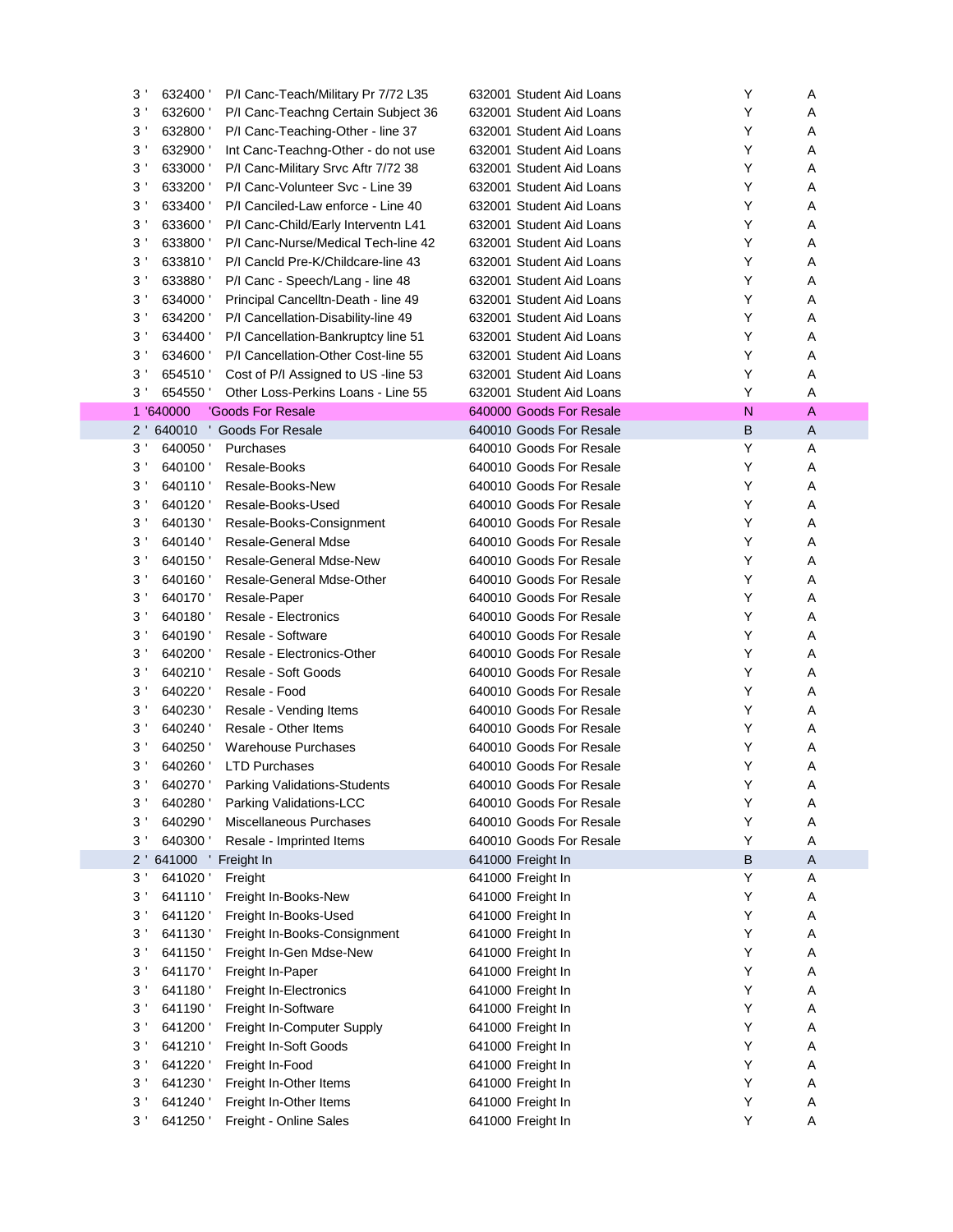| 3'<br>641290<br>Miscellaneous Freight                        | 641000 Freight In                         | Υ            | Α |
|--------------------------------------------------------------|-------------------------------------------|--------------|---|
| $3^{\prime}$<br>641300<br>Freight In - Imprinted Items       | 641000 Freight In                         | Y            | Α |
| $2^{\prime}$<br>642000 Purchase Returns                      | 642000 Purchase Returns                   | B            | Α |
| $3$ $^{\prime}$<br>642020<br>Purchases                       | 642000 Purchase Returns                   | Υ            | Α |
| $3^{\prime}$<br>642030<br><b>Purchase Returns</b>            | 642000 Purchase Returns                   | Y            | Α |
| 3'<br>642110<br><b>Purchase Returns-Books-News</b>           | 642000 Purchase Returns                   | Y            | Α |
| 3'<br>642120<br>Purchase Returns-Books-Used                  | 642000 Purchase Returns                   | Y            | Α |
| 3'<br>642130<br>Purchase Returns-Consignment                 | 642000 Purchase Returns                   | Y            | Α |
| 3'<br>642150<br>Purchase Returns-Gen Mdse-New                | 642000 Purchase Returns                   | Y            | Α |
| 3'<br>642170<br>Purchase Returns-Paper                       | 642000 Purchase Returns                   | Y            | Α |
| 3'<br>642180<br><b>Purchase Returns-Electronics</b>          | 642000 Purchase Returns                   | Y            | Α |
| 3'<br>642190<br><b>Purchase Returns-Software</b>             | 642000 Purchase Returns                   | Y            | Α |
| 3'<br>642200<br>Purchase Returns-Supplies                    | 642000 Purchase Returns                   | Y            | Α |
| 642210<br>3'<br><b>Purchase Returns-Soft Goods</b>           | 642000 Purchase Returns                   | Y            | Α |
| 642220<br>3'<br>Purchase Returns-Food                        | 642000 Purchase Returns                   | Y            | Α |
| 642230<br>3'<br><b>Purchase Returns-Other</b>                | 642000 Purchase Returns                   | Y            | Α |
| 3'<br>642290 '<br>Purchase Returns-Miscellaneous             | 642000 Purchase Returns                   | Y            | Α |
| 3'<br>642300 '<br>Purchase Returns-Imprinted Items           | 642000 Purchase Returns                   | Y            | Α |
| 1 '700010<br>'Capital Outlay                                 | 700010 Capital Outlay                     | N            | Α |
| 2 ' 700100 ' Capital Outlay Contra Forward                   | 700100 Capital Outlay Contra Forward      | В            | A |
| 3 <sup>1</sup><br>700101 '<br>Capital Outlay Contra Forward  | 700100 Capital Outlay Contra Forward      | Υ            | Α |
| 1 '710000<br>'Land and Buildings                             | 710000 Land and Buildings                 | $\mathsf{N}$ | Α |
| 2 ' 710010 ' Land                                            | 710010 Land                               | B            | Α |
| $3^{\prime}$<br>711000 ' Land Acquisition                    | 710010 Land                               | Υ            | Α |
| 3'<br>712000 '<br>Land Improvements                          | 710010 Land                               | Y            | Α |
| 713000 ' Land Remodel<br>3'                                  | 710010 Land                               | Υ            | Α |
| 2 ' 720000 ' Building                                        | 720000 Building                           | B            | Α |
| $3^{\prime}$<br>721000<br><b>Building Purchase</b>           | 720000 Building                           | Υ            | Α |
| 3'<br>722000<br><b>Building Construction</b>                 | 720000 Building                           | Υ            | Α |
| 3'<br>723000<br><b>Building Remodel</b>                      | 720000 Building                           | Υ            | Α |
| 1 '730000<br>'Equipment                                      | 730000 Equipment                          | N            | Α |
| 2 ' 730010 ' Equipment                                       | 730010 Equipment                          | B            | A |
| $3^{\prime}$<br>737200 ' Capital Outlay >= \$10000           | 730010 Equipment                          | Y            | Α |
| 3'<br>737300<br><b>Equipment Replacement</b>                 | 730010 Equipment                          | Υ            | Α |
| 3'<br>737400<br>Capital Outlay Contra                        | 730010 Equipment                          | Υ            | Α |
| 2 ' 740000 ' Computer Software                               | 740000 Computer Software                  | B            | Α |
| 3 ' 747400 ' Software >=\$10000                              | 740000 Computer Software                  | Υ            | Α |
| 2 ' 750000 ' Library                                         | 750000 Library                            | B            | Α |
| $3^{\prime}$<br>757500<br>Library Books - General            | 750000 Library                            | Υ            | Α |
| 3'<br>757600<br><b>Library Periodicals</b>                   | 750000 Library                            | Y            | Α |
| 757700<br>Library Books - Continuations<br>3'                | 750000 Library                            | Y            | Α |
| 1 '780000<br>'Transfer Out                                   | 780000 Transfer Out                       | N            | Α |
| 'Transfer Out<br>2 ' 912000                                  | 912000 Transfer Out                       | B            | A |
| Transfer Out to General Fund<br>$3^{\prime}$<br>912100       | 912000 Transfer Out                       | Υ            | Α |
| $3^{\prime}$<br>912200<br>Transfer Out to Internal Svs Fund  | 912000 Transfer Out                       | Y            | Α |
| 3'<br>912300<br>Transfer Out to Debt Service Fund            | 912000 Transfer Out                       | Y            | Α |
| $3^{\prime}$<br>912400<br>Transfer Out to Capital Proj Fund  | 912000 Transfer Out                       | Υ            | Α |
| $3^{\prime}$<br>912500<br>Transfer Out to Financial Aid Fund | 912000 Transfer Out                       | Y            | Α |
| $3^{\prime}$<br>912600<br>Transfer Out to Enterprise Fund    | 912000 Transfer Out                       | Υ            | Α |
| $3^{\prime}$<br>912800<br>Transfer Out to Special Rev Fund   | 912000 Transfer Out                       | Y            | Α |
| Transfer Out to Endowment Fund<br>912900<br>3'               | 912000 Transfer Out                       | Y            | Α |
| 2 ' 922000 ' Intra-Fund Transfer Out                         | 922000 Intra-Fund Transfer Out            | B            | Α |
| Intra-Fund Transfer Out<br>3 <sup>1</sup><br>922100          | 922000 Intra-Fund Transfer Out            | Υ            | Α |
| Intra-Fund Transfer Out Fund 9<br>$3^{\prime}$<br>922900     | 922000 Intra-Fund Transfer Out            | Υ            | Α |
| 1 '800000<br>'Contingency                                    | 800000 Contingency                        | $\mathsf{N}$ | Α |
| 2 '800100<br>' Unappropriated Ending Fund Balance            | 800100 Unappropriated Ending Fund Balance | B            | Α |